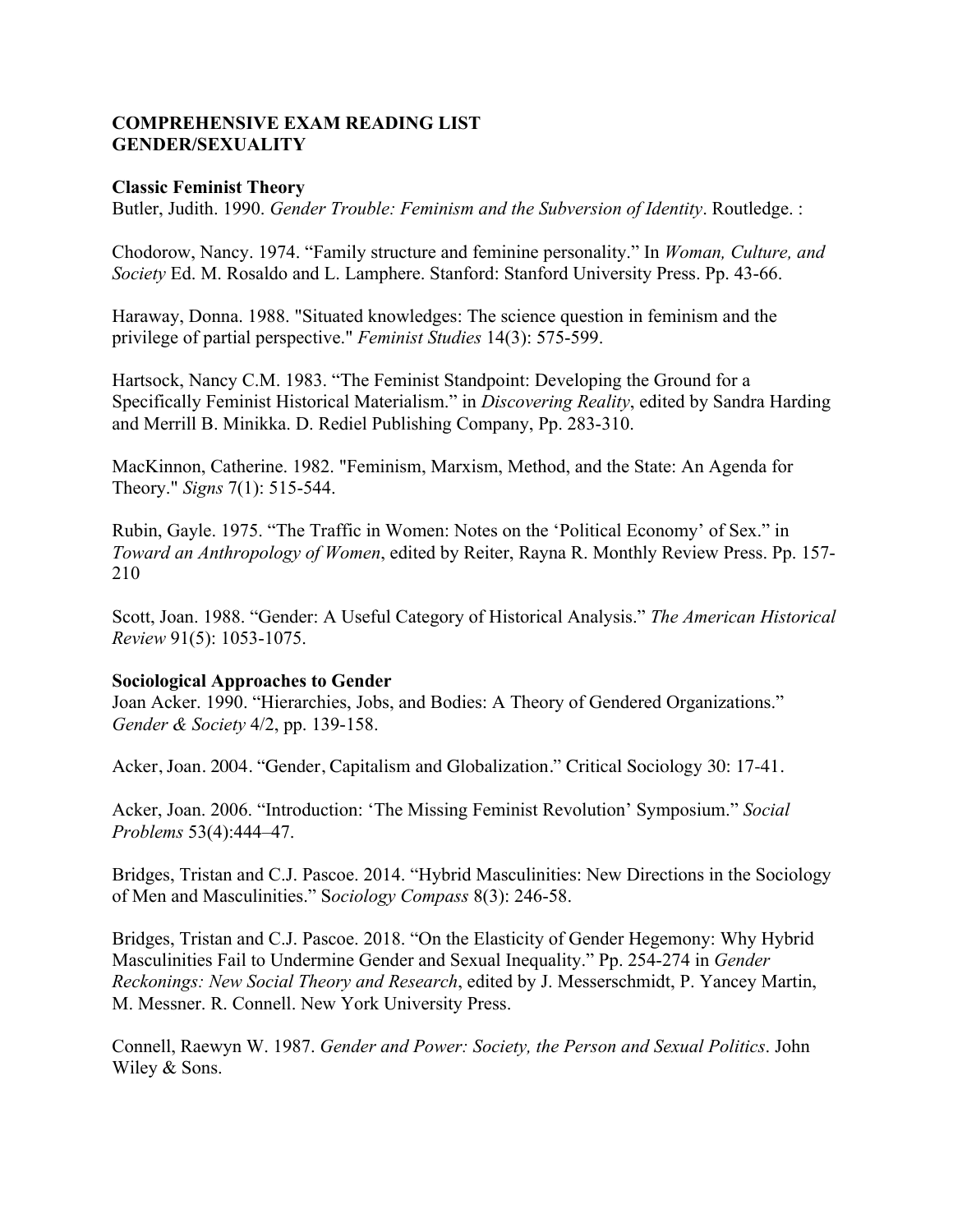Connell, R. W. 1995. *Masculinities*. University of California Press. Selections: The Social Organization of Masculinity (67-86).

Connell, R.W. and James Messerschmidt. 2005. "Hegemonic Masculinity: Rethinking the Concept." *Gender and Society* 19(6): 829-859.

Connell, Raewyn. 2016. "The Social Organization of Masculinity." Pp. 136-144 in *Exploring Masculinities: Identity, Inequality, Continuity and Change*, edited by C.J. Pascoe and T. Bridges. Oxford University Press.

Deutsch, Francine M. 2007. "Undoing Gender." *Gender & Society* 21(1):106–27.

Diefendorf, Sarah and Tristan Bridges. 2020. "On the Enduring Relationship Between Masculinity and Homophobia." Sexualities 23(7): 1264-1284.

Meadow, Tey. 2011 "Deep Down Where the Music Plays: How Parents Account for Childhood Gender Variance." *Sexualities* 14(6): 725-747.

Messerschmidt, James W. 2018. *Hegemonic Masculinity: Formulation, Reformulation, and Amplification.* Rowman & Littlefield.

Ridgeway, Cecilia. 2011. *Framed by Gender: How Gender Inequality Persists in the Modern World.* Oxford University Press.

Schilt, Kristen and Danya Lagos. 2017. "The Development of Transgender Studies in Sociology." *Annual Review of Sociology* 43:425–443.

Smith, Dorothy E. 1974. "Women's Perspective as a Radical Critique of Sociology." *Sociological Inquiry* 44(1):7–13.

Stacey, Judith and Barrie Thorne. 1985. "The Missing Feminist Revolution in Sociology." *Social Problems* 32(4):301–16.

Thorne, Barrie. 2006. "How Can Feminist Sociology Sustain Its Critical Edge?" *Social Problems* 53(4):473–78.

Ray, Raka. 2006. "Is the Revolution Missing or Are We Looking in the Wrong Places? Symposium: The Missing Feminist Revolution in Sociology Twenty Years Later: Looking Back, Looking Ahead." *Social Problems* 53(4):459–65.

West, Candace and Don H. Zimmerman. 1987. "Doing Gender." *Gender & Society* 1(2):125–51.

West, Candace and Don H. Zimmerman. 2009. "Accounting for Doing Gender." *Gender & Society* 23(1):112–22.

Westbrook, Laurel and Kristen Schilt. 2014. "Doing Gender, Determining Gender: Transgender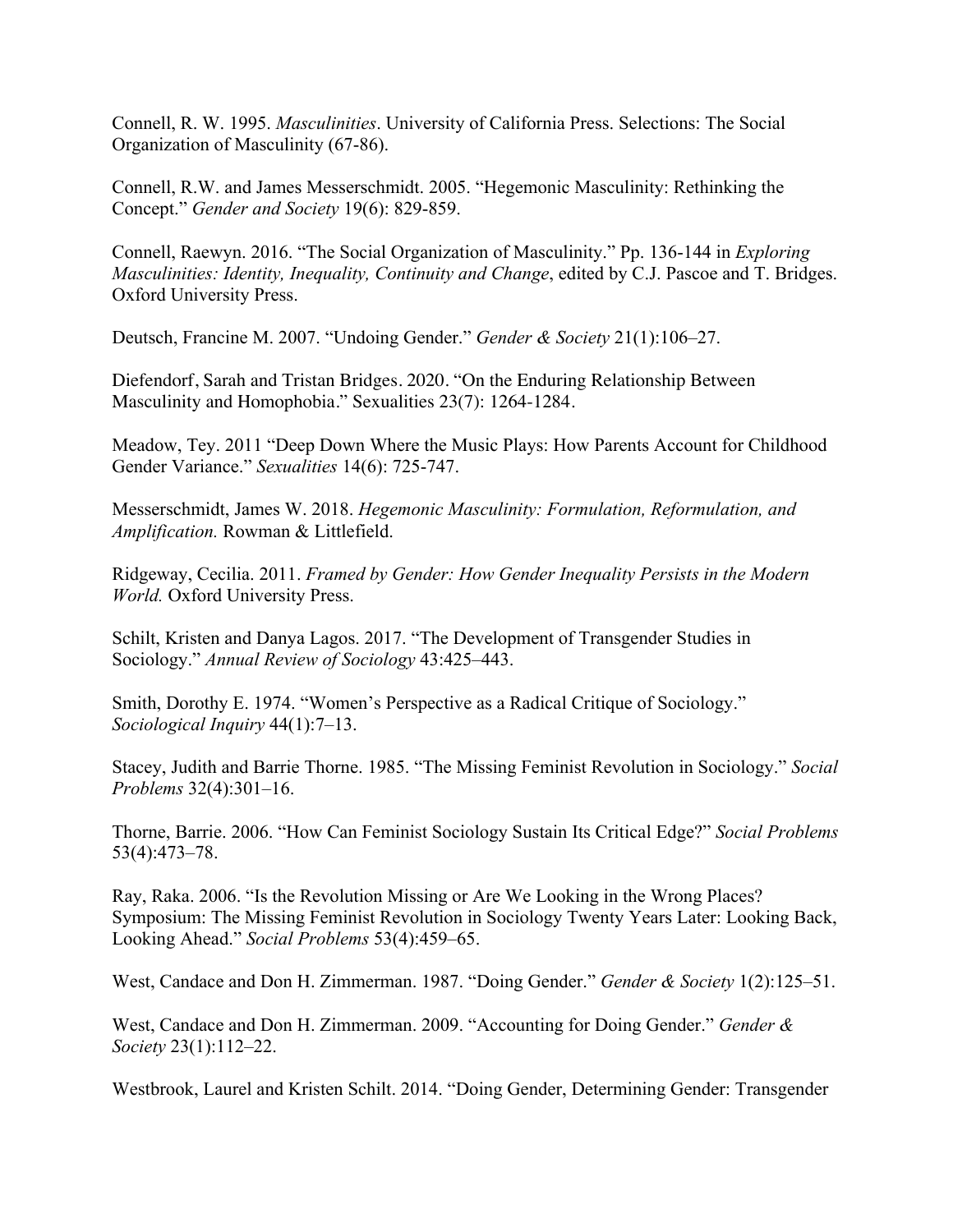People, Gender Panics, and the Maintenance of the Sex/Gender/Sexuality System." *Gender & Society* 28(1):32–57.

Yang, Yuchen. 2020. "What's Hegemonic about Hegemonic Masculinity? Legitimation and Beyond." *Sociological Theory* 0(0) 1-16. DOI: 10.1177/0735275120960792.

## *Intersectionality*

Lila Abu-Lughod. 2002. "Do Muslim women really need saving? Anthropological reflections on cultural relativism and its others." *American Anthropologist* 104.3: pp. 783-790.

Choo, Hae Yeon and Myra Marx Ferree. 2010. "Practicing Intersectionality in Sociological Research: A Critical Analysis of Inclusions, Interactions, and Institutions in the Study of Inequalities." *Sociological Theory* 28: 129-49.

Collins, Patricia Hill. 1986. "Learning from the Outsider Within: The Sociological Significance of Black Feminist Thought." Social Problems 33: S14-S32.

Collins, Patricia Hill 2000. *Black Feminist Thought: Knowledge, Consciousness, and the Politics of Empowerment*. New York: Routledge.

Combahee River Collective, The. 1977. "A Black Feminist Statement."

Crenshaw, Kimberle. 1991. "Mapping the Margins: Intersectionality, Identity Politics, and Violence Against Women of Color." *Stanford Law Review* 43(6): 1241-1299.

Leslie McCall. 2005. "The complexity of intersectionality." *Signs* 30, no. 3: 1771-1800.

Mohanty, Chandra. 1988. "Under Western Eyes: Feminist Scholarship and Colonial Discourses." *Feminist Review* 30(1):61–88.

Narayan, Uma. 1997. "Contesting Cultures: "Westernization," Respect for Cultures, and Third-World Feminists" in *The Second Wave: A Reader in Feminist Theory*, edited by Linda Nicholson. Routledge.

Wingfield, Adia Harvey. 2009. "Racializing the Glass Escalator: Reconsidering Men's Experiences with Women's Work." *Gender & Society* 23/1: 5-26.

## **Queer Theory and Sexuality Studies**

Butler, Judith. 2011. *Bodies That Matter: On the Discursive Limits of Sex*. Routledge.

Fausto-Sterling, Anne. 2002. *Sexing the Body: Gender Politics and the Construction of Sexuality*. Basic Books.

Ferguson, Roderick A. 2004. *Aberrations in Black: Toward a Queer of Color Critique*. Minnesota University Press.